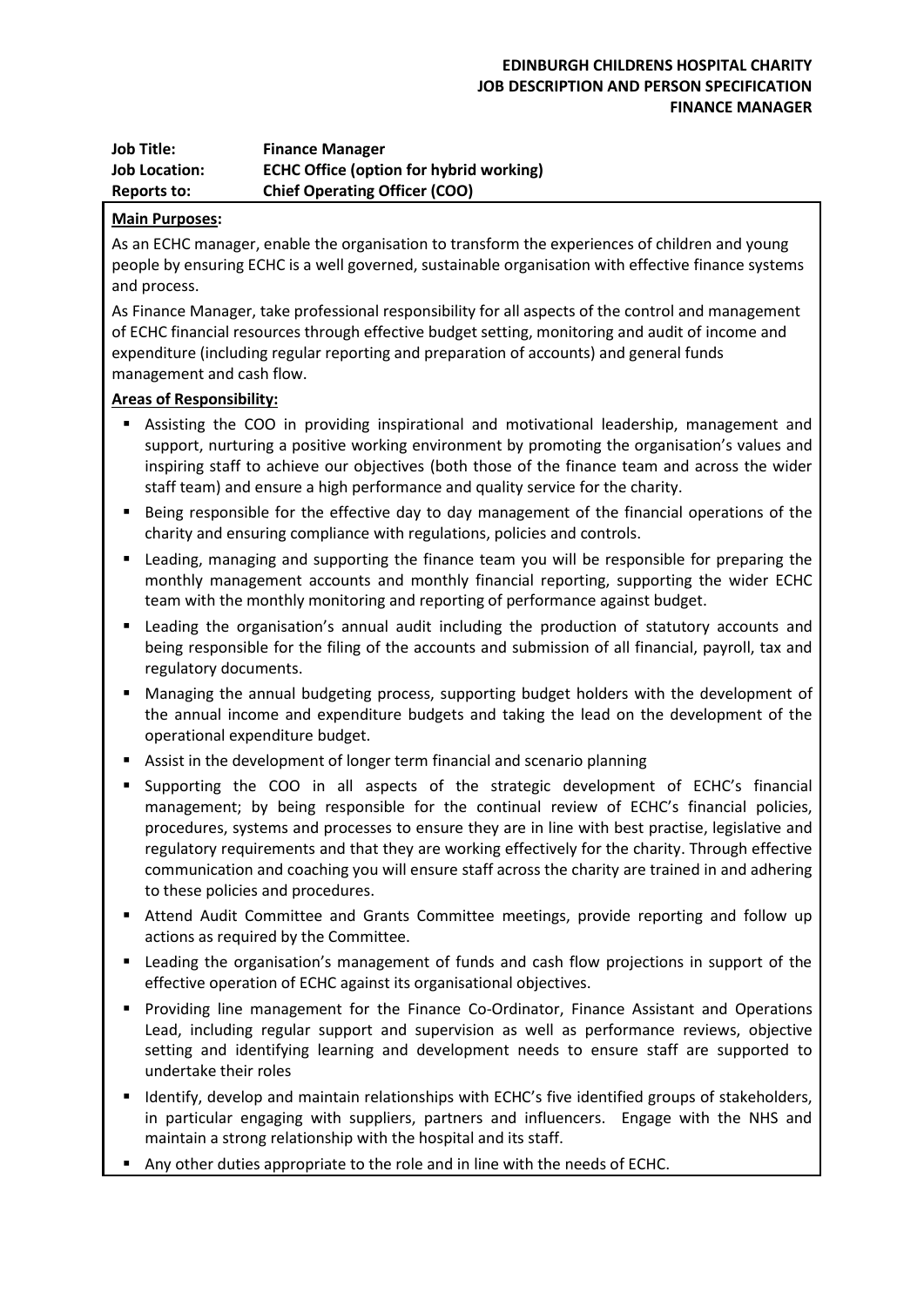## **EDINBURGH CHILDRENS HOSPITAL CHARITY JOB DESCRIPTION AND PERSON SPECIFICATION FINANCE MANAGER**

| <b>REQUIREMENTS</b>                             | <b>ESSENTIALS</b>                                                                                                                                                                                                                                                                                                                                                                                                                                                                                                                                                                                                                                                                                                                                                                                                                                                                                                                                                                                                                                                                                                                                                                           | <b>DESIRABLE</b>                                                                                                                                                                                                                                                                                                                                                                                                                                                                                                                                                                                                                                                                                                                                                                                          |
|-------------------------------------------------|---------------------------------------------------------------------------------------------------------------------------------------------------------------------------------------------------------------------------------------------------------------------------------------------------------------------------------------------------------------------------------------------------------------------------------------------------------------------------------------------------------------------------------------------------------------------------------------------------------------------------------------------------------------------------------------------------------------------------------------------------------------------------------------------------------------------------------------------------------------------------------------------------------------------------------------------------------------------------------------------------------------------------------------------------------------------------------------------------------------------------------------------------------------------------------------------|-----------------------------------------------------------------------------------------------------------------------------------------------------------------------------------------------------------------------------------------------------------------------------------------------------------------------------------------------------------------------------------------------------------------------------------------------------------------------------------------------------------------------------------------------------------------------------------------------------------------------------------------------------------------------------------------------------------------------------------------------------------------------------------------------------------|
| <b>Education &amp;</b><br><b>Qualifications</b> | <b>Recognised Chartered Accountant</b><br><b>Professional Finance Qualification</b><br>(ACCA/ICAS/CIMA) or equivalent<br>with current accredited<br>membership.                                                                                                                                                                                                                                                                                                                                                                                                                                                                                                                                                                                                                                                                                                                                                                                                                                                                                                                                                                                                                             | Additional qualification or<br>membership of relevant, recognised<br>professional body                                                                                                                                                                                                                                                                                                                                                                                                                                                                                                                                                                                                                                                                                                                    |
|                                                 |                                                                                                                                                                                                                                                                                                                                                                                                                                                                                                                                                                                                                                                                                                                                                                                                                                                                                                                                                                                                                                                                                                                                                                                             |                                                                                                                                                                                                                                                                                                                                                                                                                                                                                                                                                                                                                                                                                                                                                                                                           |
| <b>Experience &amp;</b><br><b>Knowledge</b>     | Experience of managing a<br>finance function within an<br>organisation, including effective<br>budget setting, monitoring and<br>audit of income and<br>expenditure including regular<br>reporting and preparation of<br>accounts.<br>Experience in an organisational<br>audit, and liaising with partners<br>such as auditors and tax<br>advisors.<br>Experience in developing and<br>implementing financial policies<br>and procedures.<br>Demonstrable experience of<br>management capabilities and of<br>collaborating successfully cross-<br>functionally.<br>Evidence of ability to thrive in a<br>continually fast-paced, high-<br>volume work environment with<br>the ability to work efficiently<br>and effectively, managing<br>multiple tasks and prioritising<br>accordingly, adapting to<br>changing circumstances.<br>Track record of a proactive,<br>п<br>positive, solution focused<br>approach to problem solving.<br>Competence to build and<br>effectively manage and<br>maintain interpersonal<br>relationships across the<br>organisation and externally.<br>Highly organised with excellent<br>٠<br>attention to detail and success<br>in working accurately to tight | Experience of managing the<br>٠<br>financial function of a voluntary<br>organisation.<br>Experience of a grant-giving<br>٠<br>organisation and the management<br>of restricted and designated funds.<br>Experience of working with<br>٠<br>fundraising teams and in projecting<br>fundraising income.<br>Previous experience of charity law<br>٠<br>in Scotland, OSCR and SORP.<br>Working knowledge of Quickbooks<br>or similar accounting software<br>package.<br>A good knowledge of staff<br>٠<br>management techniques e.g. one<br>to ones, annual appraisal, objective<br>setting.<br>Experience of VAT and corporation<br>tax.<br>Good understanding of gift aid<br>requirement.<br>Fully conversant with the<br>legislative and regulatory<br>requirements in Scotland as they<br>relate to ECHC. |